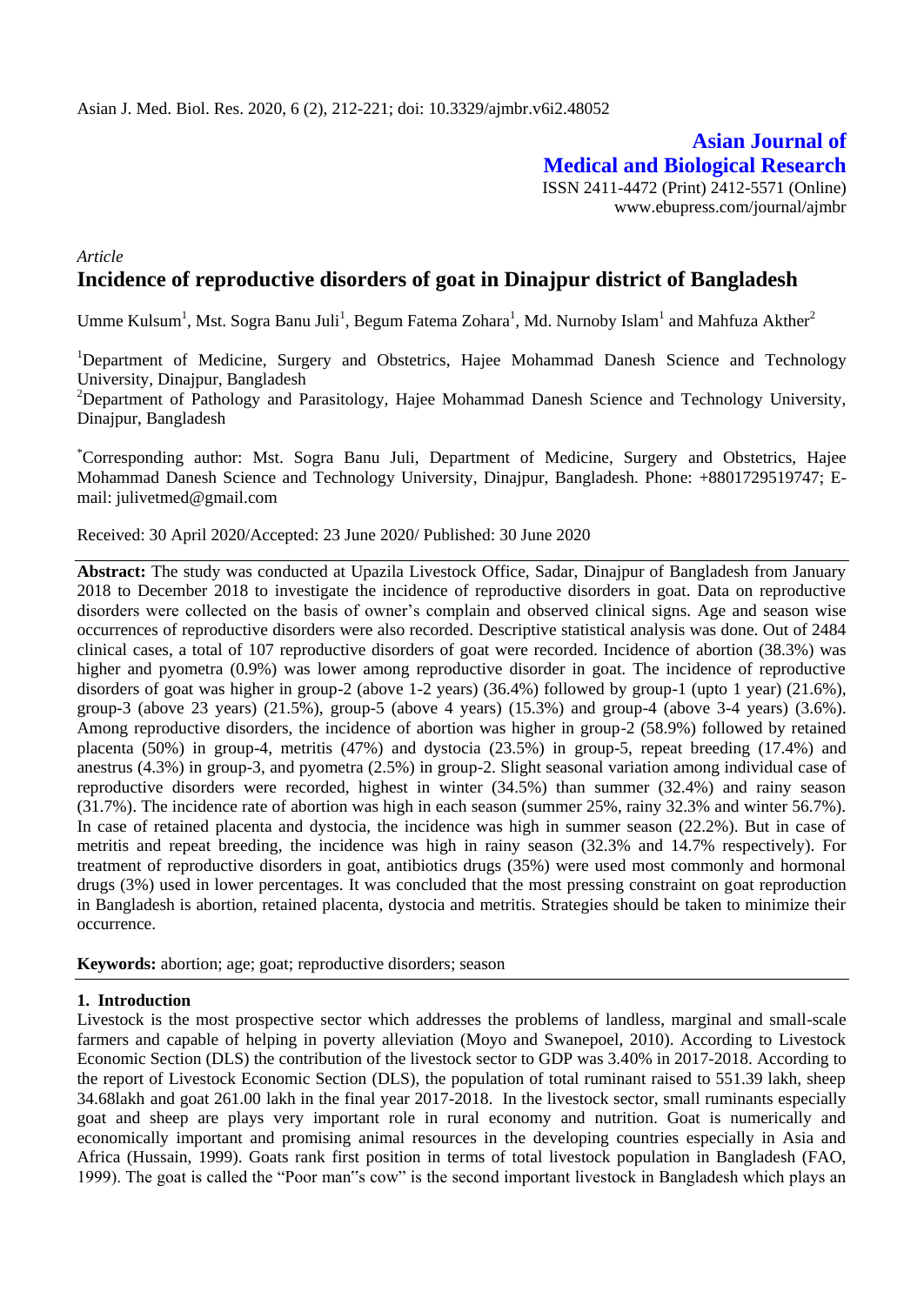important role in the rural economy and earn substantial amount of foreign currency by exporting skin and others by products (Kamaruddin, 2003). The importance of goat is strongly emphasized for their versatile production profile and valuable contribution like meat, milk, industrial raw product such as skin, fiber and manure.

Among all goats (90%) reared are Black Bengal (Amin *et al.,* 2001), reputed for their prolificacy, fertility, early sexual maturity, adaptability to hot humid conditions and superior quality meat and skin (Devendra and Burns, 1983; Hussain, 1999; Amin *et al.,* 2001). Relatively low birth weight, slow growth rate and insufficient milk produced by does, were identified as the major constraints directly associated with higher kid mortality and this is responsible for reduction of the total productivity (Hussain, 1993). Reproductive disorders of goat and sheep are the significant economic problems. The reproductive disorders are the major causes of reduced fertility in goat and sheep. Reproductive abnormalities have been described as the largest single cause of loss of livestock production (McDowell, 1972). It has negative impact on meat production since pregnancy and parturition are prerequisite for reproduction. Reproduction of goats has an effect on successful fertility (Sattar and Khan, 1988). Gynaeco-obstetrical disorders like dystocia, abortion, retention of placenta and other miscellaneous abnormalities like metritis, pyometra, vaginitis are the vital factors causing economical loss to goat and sheep industry. However, in maximum cases treatment cost of reproductive disorders is high. For this reason, farmers lose their interest to rear goat and sheep. It is important to diagnose the reproductive disorders properly for the improvement of reproductive and productive efficiency. The total number of goats was 910418, respectively in, Dinajpur district (DLS, 2017). However, there is no baseline study on the reproductive disorders and their management in Dinajpur district. Therefore, the study was designed for determine the incidence of major reproductive disorders, causal factors along with different therapeutic drugs used in goats.

### **2. Materials and Methods**

The study was conducted at Upazila Livestock Office, Dinajpur Sadar, Dinajpur under the supervision of Department of Medicine, Surgery and Obstetrics. The study was conducted for a period of one year from January, 2018 to December, 2018. All the sick animals brought for treatment to the Upazila Livestock Office were used for this study. The total number of clinical cases of goats were 2484 among them the reproductive disorders of goats were 107. In order to investigate the incidence of reproductive disorders in goat, a total number of 107 goats were examined on the basis of owner's complaint and observed clinical findings. The influence of the age of goat, and seasonal variation on the incidence of diseases was studied by dividing the infected goat into five age groups (Group-1 up to 1 year, Group-2 above 1 to 2 years, Group-3 above 2 to 3 years, Group-4 above 3 to 4 years, Group-5 (above 4 years) and also seasonal variation by dividing Season-1 (March-June) summer season and Season-2 (July-October) rainy season and Season-3 (November-February) winter season. For collection of data, direct interview of owner attended to the Upazila Livestock Office, Dinajpur Sadar, Dinajpur daily from 9.00 am to 4.00 pm by using questionnaire method was used. Information given by the owners was recorded on questionnaire. The questionnaire was prepared considering to the objectives of the study, and was designed in such a way that the farmers can understand easily. After taking history from owner individual goat was examined and diagnosed the reproductive disorders. Body condition score (BCS), behavior, posture, gait, superficial skin, salivation, nasal discharge, locomotive disturbance was observed by distant visual examination of the patients. Examination of different external parts of the body of each animal were done clinically brought at Upazila Livestock Office by using various close observation techniques. The animals were clinically examined at veterinary hospital and temperature, pulse and respiratory rate from each of the animal were recorded. The presented clinical manifestations of various goat were recorded and the farmer's complaint in relation to the disease were recorded carefully. Clinical Findings from each of the animal were observed and recorded. The reproductive disorders were diagnosed by clinical findings, physical examination and history of disease. Disease incidence was calculated by using following formula:

Incidence (
$$
\degree
$$
) =  $\frac{\text{No. of affected goat with reproductive disorders}}{\text{Total clinical cases in goat}} \times 100$ 

The data were recorded and analyzed statistically by using software "SPSS" (version 17). One-way ANOVA were performed and the results were expressed in percentage with P value and significance was determined  $(P<0.05)$ .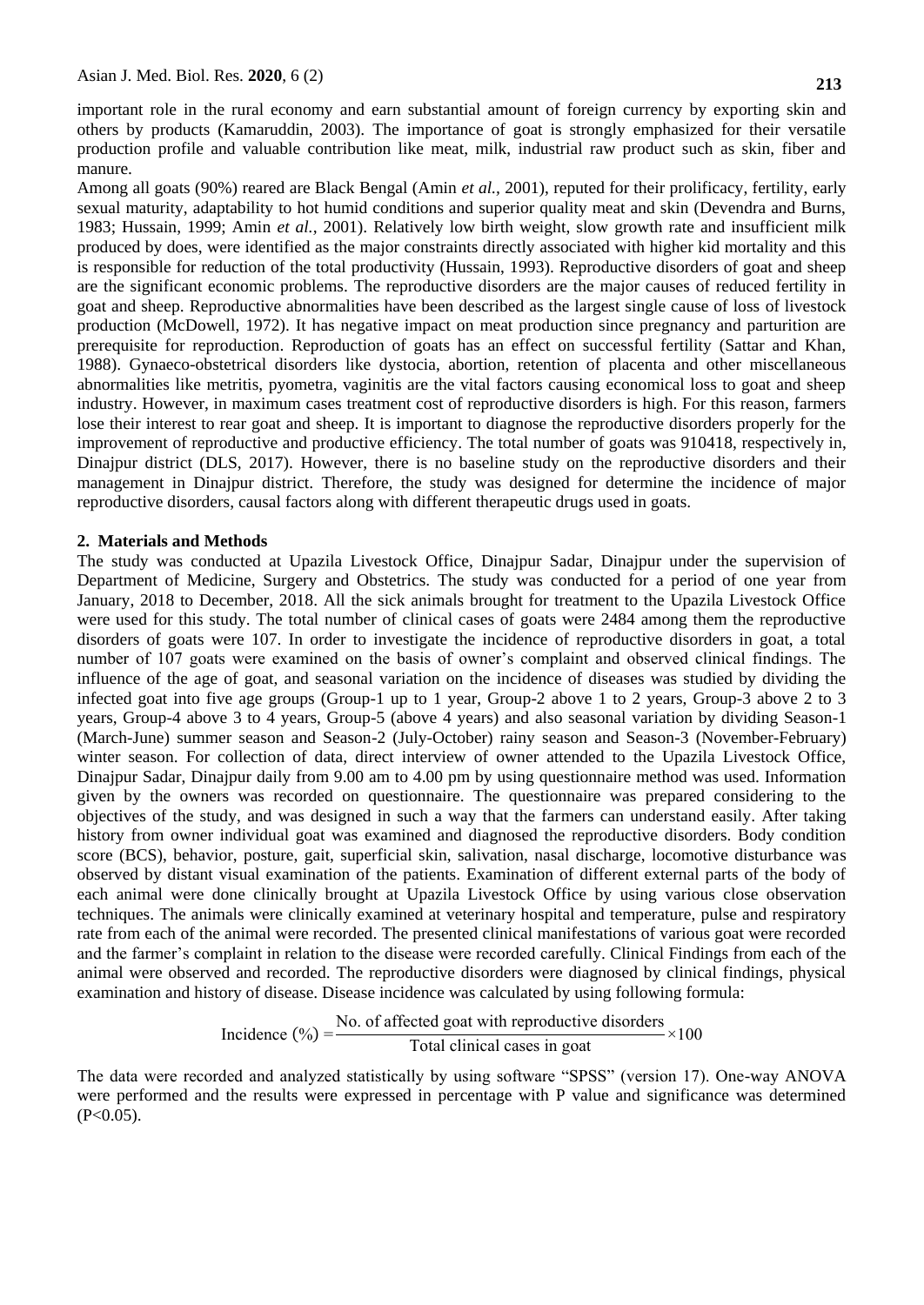### **3. Results and Discussion**

The incidence of reproductive disorders are shown in Table 1. The major reproductive disorders in female goats were recorded abortion (38.3%), metritis (23.4%), dystocia (15.8%), retained placenta (10.3%), repeat breeding (9.3%), anestrus (1.8%), and pyometra (0.9%). The highest incidence of reproductive disorders was recorded in abortion (38.3%) and lowest incidence was recorded in case of pyometra (0.9%) (Table 1). This finding (abortion) is slightly lower than that of Ahmed *et al.* (2008) who reported 43.7% incidence of abortion and higher than the result of Durrani and Kamal (2009) who reported 23% abortion in goat in Lahore, Pakistan. On the other hand, Ahammad *et al.* (2015) reported 22% abortion in goat in Mymensingh district, Bangladesh. [Wosu a](https://www.ncbi.nlm.nih.gov/pubmed/?term=Wosu%20LO%5BAuthor%5D&cauthor=true&cauthor_uid=2360896)nd [Anene](https://www.ncbi.nlm.nih.gov/pubmed/?term=Anene%20BM%5BAuthor%5D&cauthor=true&cauthor_uid=2360896) (1990) stated that the incidence of abortion was 17.2% and 12.3% in goats. The incidence of retained placenta was 10.3% in goats in the present study. This result is similar with Ahammad *et al.* (2015) who reported 12% retained placenta in goat and very lower than Red Sokoto goats (95.7%). In comparison, (Rahman *et al.,* 1977) and (Fthenaki *et al.,* 2000) stated that the incidence of retained placenta was (2.2%) and (1.5%) of goat. Incidence of retained placenta was highest in cattle (61.9%) followed by goats (34.0%). Zahraddeen *et al.* (2010) reported 34.0% retained placenta in goat that is higher than the present study. The incidence rate of dystocia was 15.8% in goats in the present study, which is slightly lower (20.7%) than Zahraddeen *et al.* (2010). In another study, that was observed by Srivastava *et al.* (1985) who reported occurrence of dystocia 3.2% in local goat but lower than Ahammad *et al.* (2015) who reported 41% dystocia in goats. Incidence of dystocia in goat had been reported to be about 7% (Abdul-Rahman *et al.,* 2000) and the fetal causes of dystocia were 44.44% (Anusha *et al.,* 2016). Phillip *et al.* (1985) reported fetal oversize in 9.4% of goats requiring caesarean section to relieve dystocia. In another study, Majeed and Taha (1989) reported 52.9% fetal and 47.1% maternal dystocia but 8.57% of the dystocia in both maternal and fetal causes. [Wosu a](https://www.ncbi.nlm.nih.gov/pubmed/?term=Wosu%20LO%5BAuthor%5D&cauthor=true&cauthor_uid=2360896)nd [Anene](https://www.ncbi.nlm.nih.gov/pubmed/?term=Anene%20BM%5BAuthor%5D&cauthor=true&cauthor_uid=2360896) **(**1990) observed 49.5% dystocia in goat that is higher than the present study. Among reproductive disorders, the incidence of pyometra was o.9% in goats in present study. This result is slightly lower than that of Ahmed (1993) who reported 1.4% occurrence of pyometra in goat and lower than the finding of Ahammad *et al.* (2015) who reported 3% pyometra in goat. Higher percentage of pyometra was recorded by who have observed 81.8% pyometra in Red Sokoto goats. This disorder was recorded in 1.8% in goat in the present study. This result is slightly lower than that of Durrani and Kamal (2009) who reported 2.3% anoestrus in goat in Lahore, Pakistan. The incidence of metritis was 23.4% in the present study. This study is higher than that of Zenebe *et al.* (2015) who reported 3 (5.56%) in ruminants (cattle, sheep and goat). There was significant difference in the incidence of abortion and metritis in goat in relation to age. But in case of retained placenta, dystocia, pyometra, anestrus and repeat breeding, there was no significant difference. In the Table 2, group-2 was larger population than other groups. In goat, among different reproductive disorders, the incidence was higher in abortion and lower in pyometra. In case of abortion, highest incidence (58.9%) was recorded above 1-2 years and lowest incidence (54.8%) was recorded above 4 years. Incidence of retained placenta was found 50% in group-4 but in group-2  $(11.9\%)$ , group-5  $(11.7\%)$ , and lowest in group-1  $(4.1\%)$  and group-3  $(4.1\%)$  respectively. Metritis was higher (47%) in group-5 (above 4 years) and lower (7.6%) in group-2 (above 1-2 years). Animals above 4 years had high incidence of dystocia (23.5%) and in case of group-3 (above 2-3 years), group-1 (upto1 year) and group-2 (above 1-2 years), the incidence was recorded 21.7%, 12.5% and 12.8% respectively. The incidence rate of pyometra was 0% in all groups except group-2 (2.5%) that means above 1-2 years. In case of anestrus, the incidence rate was highest in group-3 (4.3%) and lowest in group-2 (2.5%). Repeat breeding was highest (16.6%) in group-1 (upto1 year) and group-3 (16.6%) than other groups. Overall incidence of reproductive disorders was highest (36.4%) in group-2 (above 1-2 years) followed by group-1 (21.6%), group-3 (21.5%), group-5 (15.3%) and group-4 (3.6%) (Table 2). The highest incidence of overall reproductive disorders in goat on the basis of age was recorded (36.4%) in group-2 (above 1-2 years) in which highest incidence was observed in abortion (58.9%). This result is similar with Zahraddeen *et al.* (2010) who observed that the young animals were more prone to abortion then followed by adults, and the old having the lowest incidence. The dystocia was highest (23.5%) in group-5 (above 4 years) in present study. But Hussain *et al.* (2010) reported that young goats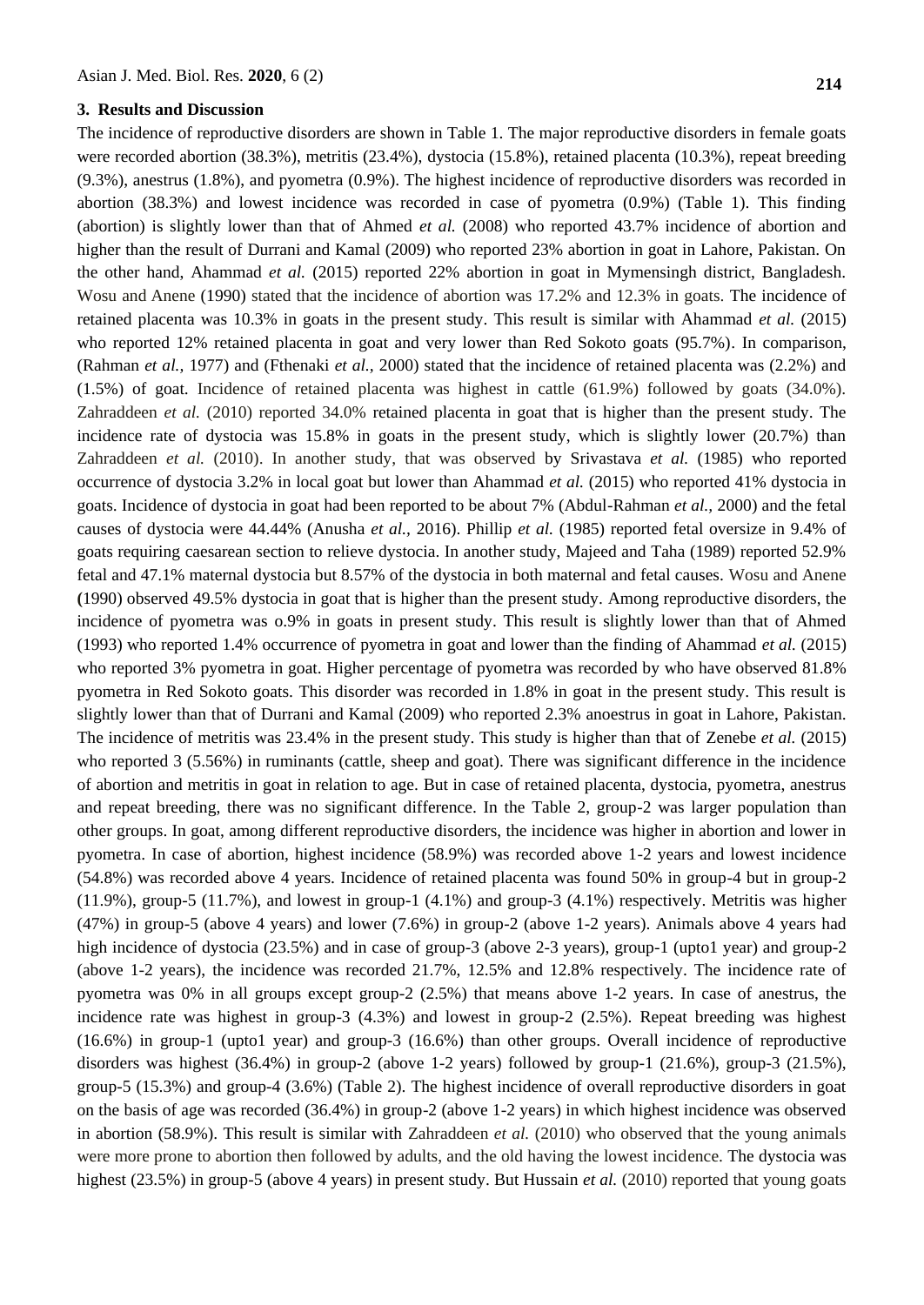(1-2.5 years old) were more prone to dystocia, as similarly reported by Zahraddeen (2010). [Majeed](javascript:void(0);) and [Taha](javascript:void(0);) (1989) reported that incidence of dystocia was higher in two-year-old does and at first kidding. In another study, Islam *et al.* (2015) who reported that the incidence of dystocia was recorded 4.5 % in young, 1.1% in adult and 2.3% in older respectively in small ruminant. In case of retained placenta, the highest incidence (50%) was recorded in group-4 (above 3-4 years). This result is similar with Zahraddeen *et al.* (2010) who observed that retained placenta was more common in adults than in young and old animals. In another study, Islam *et al.*  (2015) reported that the incidence of retained placenta was recorded 5.7% in young, 2.3% in adult and 2.3% in older respectively in small ruminant. The incidence of metritis was higher 47% in group-5 (above 4 years) in the present study. Ali *et al.* (2011) reported that metritis was higher in A2 (2-5 year) age group. In case of anestrus, the highest value was recorded 4.3% in group-3 (above 2-3 years) and 2.5% in group-2 (above 1-2 years) in the present study. Zenebe *et al.* (2015) who observed 20.4%, 7.9% and 4.5% anoestrus in young, adult and old ages respectively. In another study, Islam *et al.* (2015) reported that the incidence of anestrus was recorded 20.4% in young, 7.9% in adult and 4.5% in older respectively in small ruminant. The incidence of repeat breeding was recorded (17.4%) in group-3 (above 2-3 years), (16.6%) in group-1 (upto 1 year), (5.8%) in group-5 (above 4 years) and (2.5%) in group-2 (above 1-2 years) in the present study. Islam *et al.* (2015) who reported that the incidence of repeat breeding was recorded 1.1% in young, 2.3% in adult and 1.1% in older respectively small ruminant. Zahraddeen *et al.* (2010) observed that the incidence of reproductive problems accounted in younger animals as compared to adult or old; due to under-development of tissues and organs in young animals but better development with age. This may also be attributed to low level of hormone production requisite for normal body physiological activities at younger age. In addition, high level of reproductive problems may also be linked to low resistance to certain infectious agents at tender age, as similarly reported by Zahraddeen (2006). However, the difference may also occur since low or excess tissue or fat deposition had been implicated in poor reproductive status of animals as reported by (Butswat, 1994). There was no seasonal effect on the incidence of reproductive disorders in goat. The incidence of reproductive disorders was high (34.5%) in winter season than in summer (32.4%) and rainy season (31.7%) (Table 3). We observed higher incidence of reproductive disorders in winter season (34.5%) than summer (32.4%) and rainy season (31.7%) in goats in the present study. But Peter *et al.* (2014) described that highest incidence of reproductive disorders was recorded in rainy season (between April and September) compared with the dry season (between October and March). In another study that was observed by Ahammad *et al.* (2015) who reported 57.1% in summer season and 23.4% in winter season in goats. Islam *et al.* (2015) reported that more cases were encountered during the month of July to October (rainy season) followed by month of November to February (winter season) than the month of March to June (dry or summer season) which partially agree with Kumar *et al.* (2013) and disagree with Waziri *et al.* (2006). Reproductive disorders of goat observed during three seasons by dividing Season-1 (March-June) summer season, Season-2 (July-October) rainy season and Season-3 (November-February) winter season at Upazila Livestock office, sadar, Dinajpur are summarized in Table 4. There was significant difference in the incidence of abortion (P<0.05) and retained placenta (P<0.01) in goat in relation on season. But in case of metritis, dystocia, pyometra, anestrus and repeat breeding, there was no significant variation. Among the different reproductive disorders, incidence of abortion was higher in winter season (56.7%) than rainy season (32.3%) and summer season (25%). But the incidence of retained placenta was high (22.2%) in summer season and low (2.7%) in winter season in goat. In case of metritis, higher incidence (32.3%) was recorded in rainy season. The incidence rate was 22.2% in summer season in case of dystocia. In pyometra, the incidence was 2.8% in summer and 0% in rainy and winter season. The incidence of anestrus were 2.8%, 2.6% and 0% in summer, winter and rainy season respectively. Overall incidence of reproductive disorders was more or less similar in all season (winter 34.5%, summer 32.4% and rainy 31.7%) (Table 4). Highest incidence of abortion was recorded (56.7%) in winter season. This result is higher than that of Peter *et al.* (2014) who reported 0.47% incidence of abortion in winter season. In another study, Ahammad *et al.* (2015) reported 12.3% abortion in summer and 5.4% abortion in winter season. The incidence of dystocia was higher (22.2%) in summer season than other season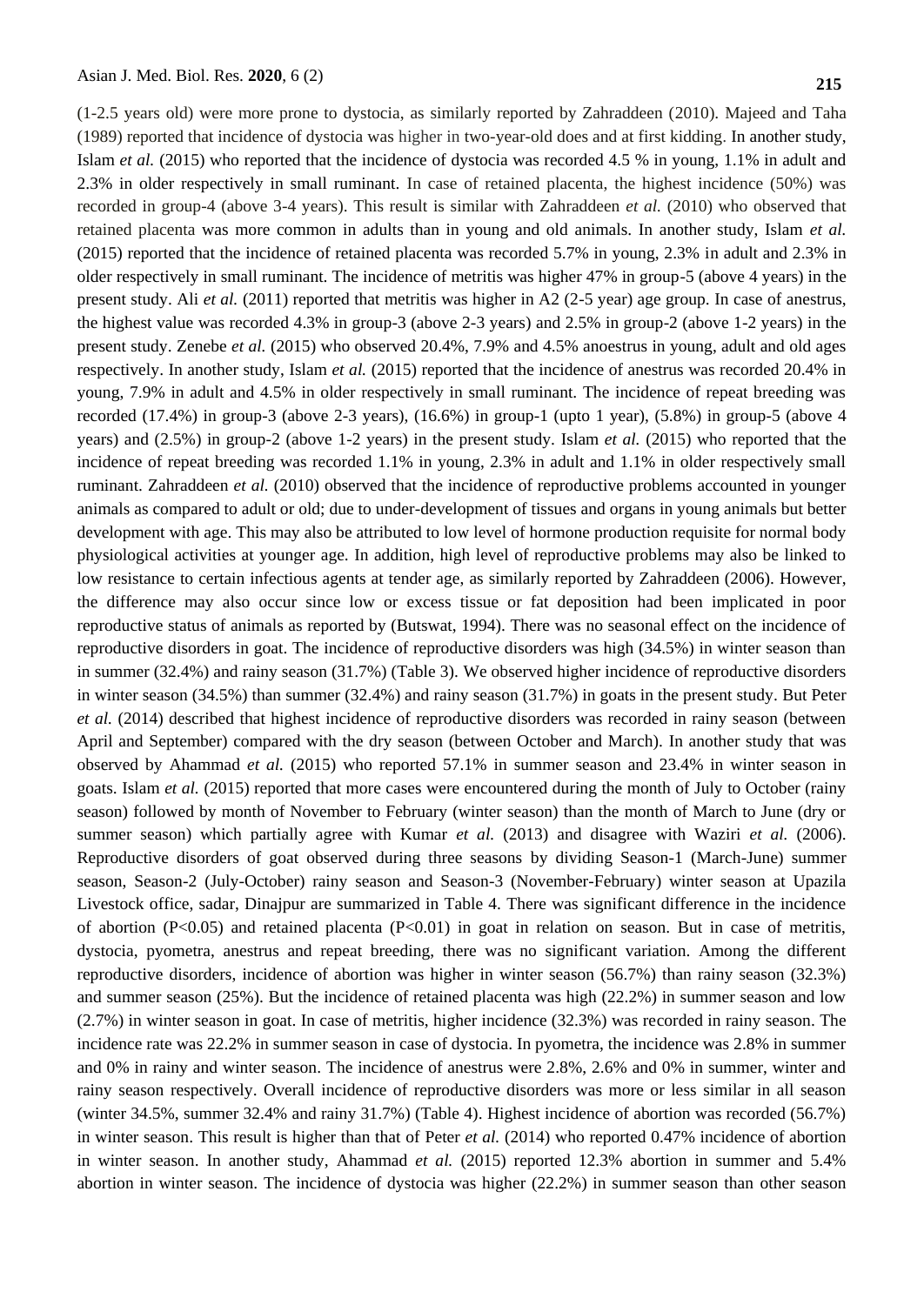(rainy 14.7% and winter 10.8%) in the present study. This result is similar with Ahammad *et al.* (2015) who reported 21.8% dystocia in summer season in goat. Bhattacharyya *et al.* (2015) observed that the highest incidence of dystocia (42.86%) was recorded in winter season that is slightly higher (40.4%) than that observed by Zenebe *et al.* (2015). Ameen *et al.* (2013) who reported (13.92%) dystocia on late wet season in small ruminants. The incidence of metritis was higher (32.3%) in rainy season in the present study that is similar with Ali *et al.* (2011) who reported that rainy season was favorable for metritis which was coincided with previous study reported by Markusfeld (1984). The incidence of repeat breeding was higher (14.7%) in rainy season in the present study. Islam *et al.* (2015) who reported 0.0% in summer, 1.1% in rainy and 3.4% in winter respectively in small ruminants. Highest incidence of retained placenta was recorded (22.2%) in summer season in present study. Ameen *et al.* (2013) who observed that the incidence of retained placenta was higher in early dry season. For the treatment of reproductive disorders in goat, antibiotics drugs were most commonly used. Along with antibiotics, antihistaminic drugs and painkiller, were used to subside the clinical signs. In case of abortion, extra fluid therapy of dextrose,  $FeSO_4$ ,  $CuSO_4$  and  $Cucl<sub>2</sub>$  and sodium bicarbonate were given to rectify dehydration. Oxytetracycline, ampicillin, procaine penicillin, benzyle penicillin and streptomycin sulphate and amoxycillin and cloxacillin were used as antibiotics in case of retained placenta in goat. Antihistaminic drug and vitamin mineral were also used in case of retained placenta in goat. In case of metritis, oxytetracycline was most commonly used in goat but in case of dystocia, Procaine penicillin, benzyle penicillin and streptomycin sulphate was used. Oxytocin was used as a hormonal drug in case of dystocia. In case of pyometra, antibiotic (procaine penicillin and benzyle penicillin) and antihistaminic drug (pheneramine meleate) were used. Vitamin- mineral (irondextram and cyanocobalamin, sodium bicarbonate, calcium gluconate, magnesium hypophosphate and dextram monohydrate and CoSO4, FeSO4, thiamin, vit B12 and colin bitartrate) were used in case of anestrus, repeat breeding and infertility. Niclosamide monohydrate was used as anthelmentics drug in case of repeat breeding and infertility in goat (Table 5.1, 5.2; Figure 1). Peters and Ball (1995) reported that dietary deficiencies especially of vitamin E and selenium are known to cause retained placenta during the dry season. In a metaanalysis, Bourne *et al.* (2007) suggested that vitamin E supplementation during the dry period reduce the risk of retained placenta and the synthetic forms of vitamin E were more effective than the natural compound. Most of the reproductive disorders in goat were treated by antihistaminic and pain killer along with the systemic antibiotic drugs. The response to the antibiotics drug were effective (35%). Only 3% cases of reproductive disorders were treated by hormonal drug. In this study, it was observed that hormonal drug (oxytocin) was used only in case of dystocia.

| Name of reproductive disorders | Number of affected goats | Incidence $(\% )$ |
|--------------------------------|--------------------------|-------------------|
| Abortion                       | 41                       | 38.3              |
| Retained placenta              | 11                       | 10.3              |
| Metritis                       | 25                       | 23.4              |
| Dystocia                       | 17                       | 15.8              |
| Pyometra                       | $\mathbf{1}$             | 0.9               |
| Anestrus                       | $\overline{2}$           | 1.8               |
| Repeat breeding                | 10                       | 9.3               |
| <b>Total</b>                   | 107                      | 100               |

### **Table 1. Overall incidence of reproductive disorders in goat.**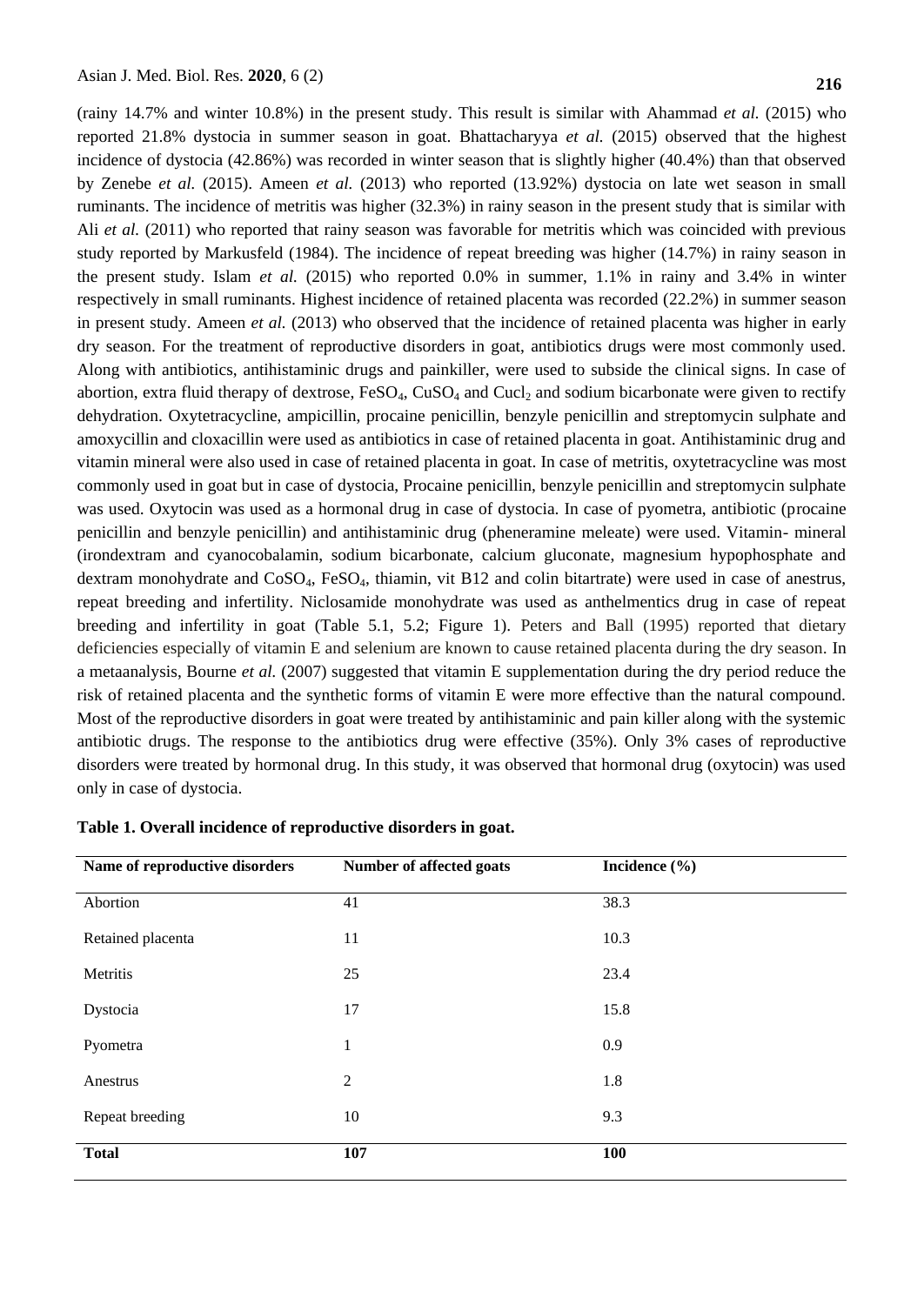|                           |                              | Group-1<br>(Upto1 year)           |                              | Group-2<br>(Above 1-2 years)       |                              | Group-3<br>(Above 2-3 years)      |                              | Group-4<br>(Above 3-4 years)      |                              | Group-5<br>(Above 4 years)        | P value | Level of<br>significance |
|---------------------------|------------------------------|-----------------------------------|------------------------------|------------------------------------|------------------------------|-----------------------------------|------------------------------|-----------------------------------|------------------------------|-----------------------------------|---------|--------------------------|
| Reproductive<br>disorders | No. of<br>animal<br>affected | <b>Incidence</b><br>$\frac{0}{0}$ | No. of<br>animal<br>affected | <b>Incidence</b><br>$\frac{6}{10}$ | No. of<br>animal<br>affected | <b>Incidence</b><br>$\frac{0}{0}$ | No. of<br>animal<br>affected | <b>Incidence</b><br>$\frac{0}{0}$ | No. of<br>animal<br>affected | <b>Incidence</b><br>$\frac{0}{0}$ |         |                          |
| Abortion                  | 11                           | 45.8                              | 23                           | 58.9                               |                              | 17.4                              |                              | 25                                |                              | 11.7                              | .003    | $\ast\ast$               |
| Retained                  |                              | 4.1                               |                              | 12.8                               |                              | 4.3                               | $\overline{c}$               | 50                                | $\overline{2}$               | 11.7                              | .054    | <b>NS</b>                |
| placenta                  |                              |                                   |                              |                                    |                              |                                   |                              |                                   |                              |                                   |         |                          |
| Metritis                  |                              | 20.8                              | $\mathbf 3$                  | 7.6                                | 8                            | 34.7                              |                              | 25                                | 8                            | 47                                | .009    | $**$                     |
| Dystocia                  | 3                            | 12.5                              |                              | 12.8                               |                              | 21.7                              | $\overline{0}$               | 0                                 |                              | 23.5                              | .622    | <b>NS</b>                |
| Pyometra                  | $\overline{0}$               | $\Omega$                          |                              | 2.5                                |                              | $\mathbf{0}$                      | $\overline{0}$               |                                   |                              |                                   | .807    | <b>NS</b>                |
| Anestrus                  | $\mathbf{0}$                 | $\theta$                          |                              | 2.5                                |                              | 4.3                               | $\theta$                     | 0                                 |                              |                                   | .806    | <b>NS</b>                |
| Repeat breeding           | -4                           | 16.6                              |                              | 2.5                                | 4                            | 17.4                              | $\mathbf{0}$                 | $\theta$                          |                              | 5.8                               | .182    | <b>NS</b>                |
| Total                     | 24                           | 21.6                              | 39                           | 36.4                               | 23                           | 21.5                              | 4                            | 3.6                               | 17                           | 15.3                              |         |                          |

## **Table 2. Incidence of reproductive disorders in goat on the basis of age.**

**NS= Not significant (P>0.05) \*\*=Significant (P<0.01)**

# **Table 3. Overall incidence of reproductive disorders in goats on the basis of season.**

| <b>Season</b> | Number of reproductive disorders | Incidence $(\% )$ |
|---------------|----------------------------------|-------------------|
| <b>Summer</b> | 36                               | 32.4              |
| Rainy         | 34                               | 31'<br>JI.        |
| Winter        | $\sim$                           | 34.5              |
| <b>Total</b>  | 107                              | 100               |

# **Table 4. Incidence of individual reproductive disorders in goat on the basis of season.**

| Reproductive      | Summer season           |                  |                | <b>Rainy season</b>        |                 | Winter season       |      | P value | <b>Level of significance</b> |
|-------------------|-------------------------|------------------|----------------|----------------------------|-----------------|---------------------|------|---------|------------------------------|
| disorders         |                         | (March-June)     |                | (July-October)             |                 | (November-February) |      |         |                              |
|                   | affected<br>- of<br>No. | <b>Incidence</b> | No. of<br>rate | affected<br>Incidence rate | No. of affected | <b>Incidence</b>    | rate |         |                              |
|                   | goats                   | $(\%)$           | goats          | $(\%)$                     | goats           | (%)                 |      |         |                              |
| Abortion          |                         | 25               |                | 32.3                       | 21              | 56.7                |      | .013    | ∗                            |
| Retained placenta |                         | 22.2             |                | 5.8                        |                 | 2.7                 |      | .009    | $**$                         |
| Metritis          |                         | 19.4             |                | 32.3                       |                 | 18.9                |      | .443    | <b>NS</b>                    |
| Dystocia          |                         | 22.2             |                | 14.7                       |                 | 10.8                |      | .359    | <b>NS</b>                    |
| Pyometra          |                         | 2.8              |                |                            |                 |                     |      | .356    | <b>NS</b>                    |
| Anestrus          |                         | 2.8              |                |                            |                 | 2.7                 |      | .607    | <b>NS</b>                    |
| Repeat breeding   |                         | 5.5              |                | 14.7                       |                 | 8.1                 |      | .480    | <b>NS</b>                    |
| <b>Total</b>      | 36                      | 32.4             | 34             | 31.7                       | 37              | 34.5                |      |         |                              |

\*\*= Significant (P<0.01), \*= Significant (P<0.05), NS = Not significant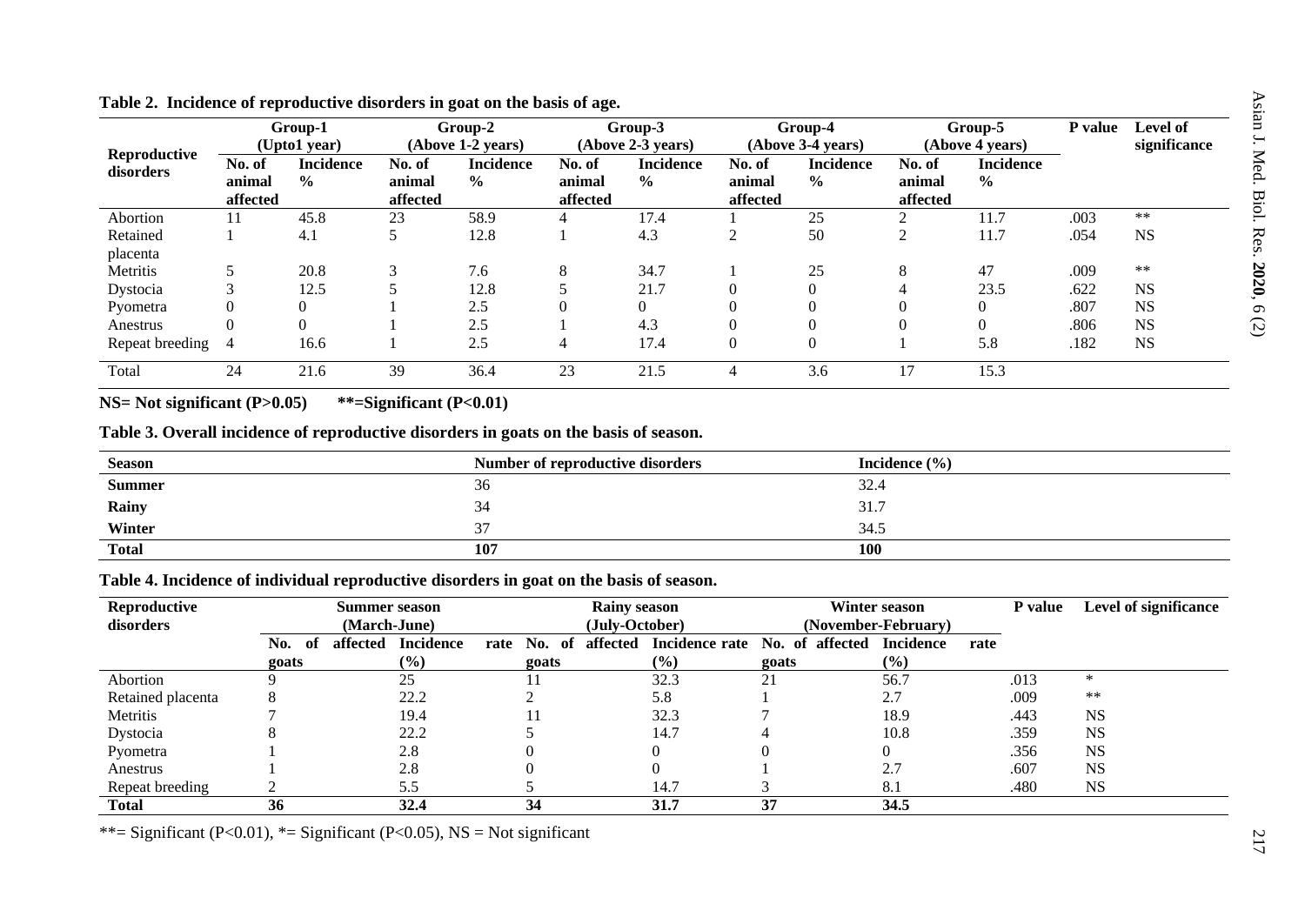| ueisy<br>i<br>. |
|-----------------|
| ť               |
| J. Med.         |
| Biol. Res.      |
|                 |
| こ・イライフ・コント<br>ž |
|                 |
|                 |

# **Table 5.1. Current treatment practice and drugs used for reproductive disorders in goat in Dinajpur.**

| Reproductive | Use of drugs                    |                           |               |                                 |         |                      |  |  |  |
|--------------|---------------------------------|---------------------------|---------------|---------------------------------|---------|----------------------|--|--|--|
| disorders    | <b>Antibiotics</b>              | <b>Antihistaminic</b>     | Pain killer   | <b>Vitamin and mineral</b>      | Hormone | <b>Anthelmentics</b> |  |  |  |
|              | 1.Oxytetracycline               | 1. Pheneramine            | 1. Ketoprofen | 1. Calcium gluconate, Magnesium |         |                      |  |  |  |
|              | 2. Procaine penicillin, Benzyle | meleate                   |               | chloride and Dextrose           |         |                      |  |  |  |
| Abortion     | penicillin                      | 2. Promethazine           |               | 2. Ferrous sulphate, Copper     |         |                      |  |  |  |
|              | 3. Ampicillin                   | hydrochloride             |               | sulphate and Copper chloride    |         |                      |  |  |  |
|              |                                 | 3. Sulphadimidine         |               | 3. Sodium bicabonate            |         |                      |  |  |  |
| Retained     | 1. Oxytetracycline              | 1. Pheneramine<br>meleate |               | 1. Irondextram, Cyanocobalamin  |         | Niclosamide          |  |  |  |
| placenta     | 2. Ampicillin                   | 2. Promethazine           |               | 2. Sodium bicarbonate           |         | Monohydrate          |  |  |  |
|              | 3. Oxytetracycline dihydrate    | hydrochloride             |               | 3. Vitamin- E, Selenium         |         |                      |  |  |  |
|              | 4. Procaine penicillin, Benzyle | 3. Sulphadimidine         |               |                                 |         |                      |  |  |  |
|              | penicillin, Streptomycin        |                           |               |                                 |         |                      |  |  |  |
|              | sulphate                        |                           |               |                                 |         |                      |  |  |  |
|              | 5. Amoxycillin, cloxacillin     |                           |               |                                 |         |                      |  |  |  |
| Metritis     | 1. Oxytetracycline              | 1. Pheneramine meleate    | Ketoprofen    | 1. Sodium bicarbonate           |         |                      |  |  |  |
|              | 2. Ampicillin                   | 2. Promethazine           |               | 2. Calcium                      |         |                      |  |  |  |
|              | 3. Procaine penicillin, Benzyle | hydrochloride             |               |                                 |         |                      |  |  |  |
|              | penicillin                      | 3. Sulphadimidine         |               |                                 |         |                      |  |  |  |
|              | 4. Oxytetracycline dihydrate    | 4. Chlorpheniramine       |               |                                 |         |                      |  |  |  |
|              | 5. Amoxycillin, cloxacillin     | Maleate                   |               |                                 |         |                      |  |  |  |
|              | 6. Procaine penicillin, Benzyle |                           |               |                                 |         |                      |  |  |  |
|              | penicillin, Streptomycin        |                           |               |                                 |         |                      |  |  |  |
|              | sulphate                        |                           |               |                                 |         |                      |  |  |  |
|              | 7. Kanamycin sulphate, colistin |                           |               |                                 |         |                      |  |  |  |
|              | sulphate, neomycin sulphate,    |                           |               |                                 |         |                      |  |  |  |
|              | dexamethasone 21-sodium         |                           |               |                                 |         |                      |  |  |  |
|              | phosphate                       |                           |               |                                 |         |                      |  |  |  |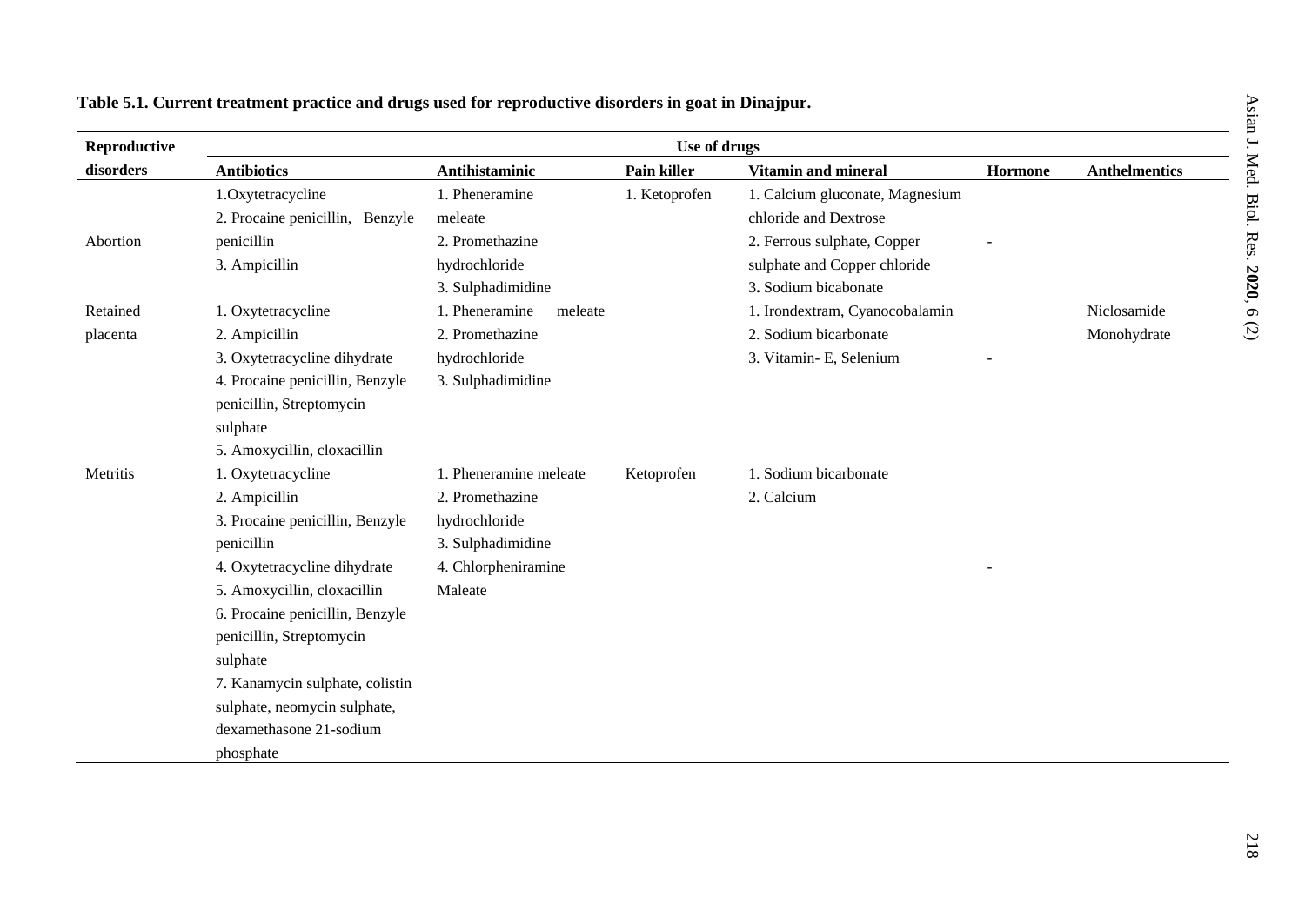Asian J. Med. Biol. Res.

**2020** $\mathfrak{g}$ (2)

| Reproductive       |                                   |                        |               |                                 |              |                      |
|--------------------|-----------------------------------|------------------------|---------------|---------------------------------|--------------|----------------------|
| disorders          | <b>Antibiotics</b>                | Antihistaminic         | Pain killer   | Vitamin and mineral             | Hormone      | <b>Anthelmentics</b> |
| Dystocia<br>(After | 1. Procaine penicillin, Benzyle   | 1. Pheneramine meleate | 1. Ketoprofen | 1. Sodium bicarbonate           | oxytocin (If |                      |
| Correction<br>of   | penicillin, Streptomycin sulphate | 2. Sulphadimidine      | 2. Atropine   | 2. Calcium                      | cervix is    |                      |
| Dystocia)          | 2. Oxytetracycline                | 3.Promethazine         | sulphate      |                                 | open)        |                      |
|                    | 3. Procaine penicillin, Benzyle   | hydrochloride          | 3. Meloxicam  |                                 |              |                      |
|                    | penicillin                        |                        |               |                                 |              |                      |
|                    | 4. Gentamycine                    |                        |               |                                 |              |                      |
| Pyometra           | 1. Procaine penicillin, Benzyle   | 1. Pheneramine meleate |               |                                 |              |                      |
|                    | penicillin                        |                        |               |                                 |              |                      |
| Anestrus           |                                   |                        |               | 1.Irondextram, cyanocobalamin   |              |                      |
|                    |                                   |                        |               | 2. Sodium bicarbonate,          |              |                      |
|                    |                                   |                        |               | Ammonium bicarbonate,           |              |                      |
|                    |                                   |                        |               | Nuxvomica, Gentain, Ginger      |              |                      |
| Repeat breeding    |                                   |                        |               | 1.Irondextram, cyanocobalamin   |              | Niclosamide          |
|                    |                                   |                        |               | 2. Calcium gluconate, Magnesium |              | Monohydrate          |
|                    |                                   |                        |               | hypophosphate, Dextram          |              |                      |
|                    |                                   |                        |               | monohydrate                     |              |                      |
|                    |                                   |                        |               | 3. Cobalt sulphate, Ferrous     |              |                      |

sulphate, Thiamin, monohydrate,

Vit $B_{12}$ , colin

4. Sodium bicarbonate

# **Table 5.2. Current treatment practice and drugs used for reproductive disorders in goat in Dinajpur.**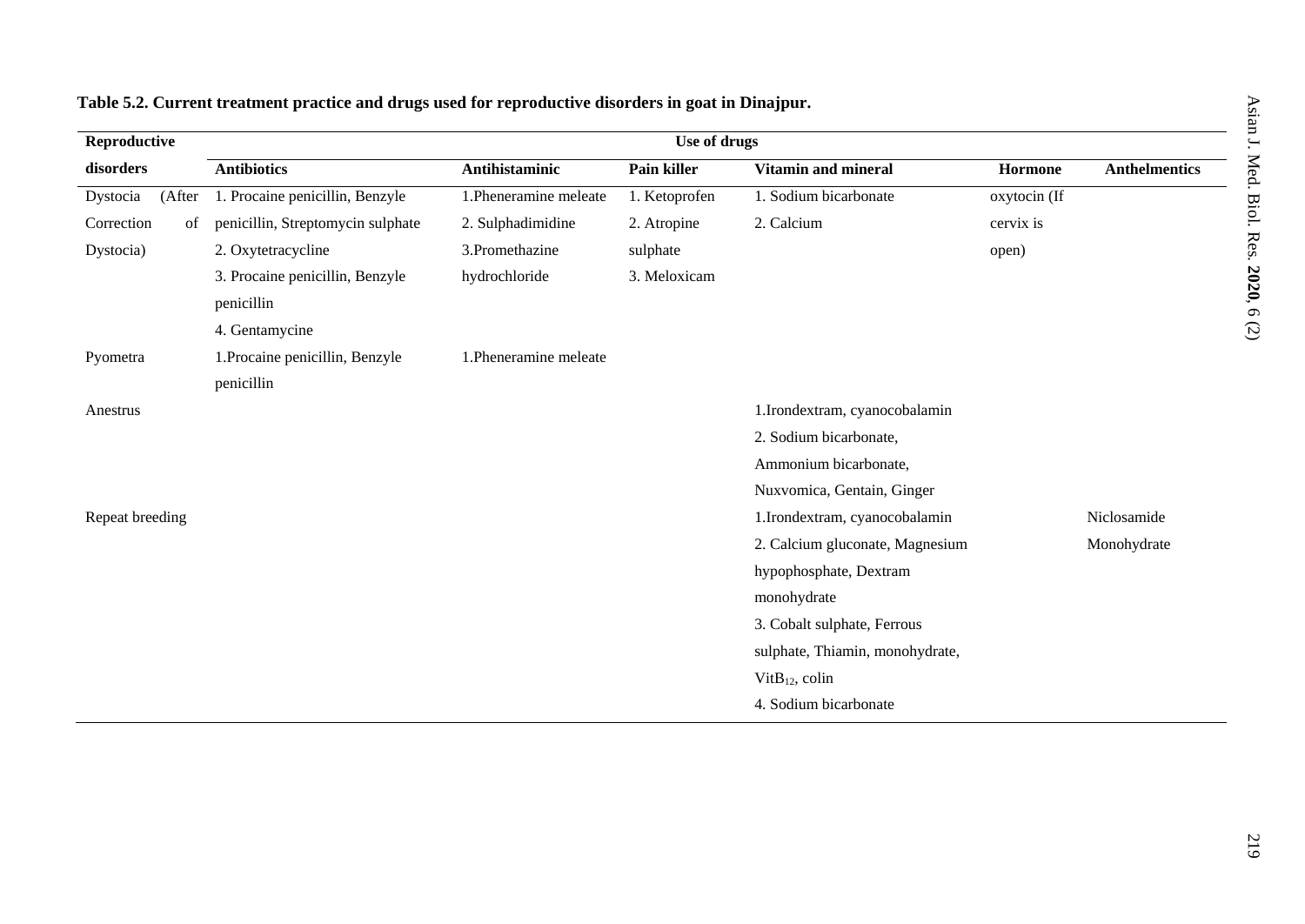

**Figure 1. Percentage of drugs used for treatment.**

#### **4. Conclusions**

Overall incidence of reproductive disorders was 12.29%. The major reproductive disorders in goat were recorded abortion (38.3%), metritis (23.4%), dystocia (15.8%), retained placenta (10.3%), repeat breeding (9.3%), anestrus (1.8%) and pyometra (0.9%). The reproductive disorders were higher in 2-3 years age than other groups. Though there is no significant seasonal variation on the incidence of reproductive disorders in goat, therefore, abortion was high in winter season (56.7%) whereas metritis was high in rainy season (32.3%). In summer season, the dystocia and retained placenta were high. The most pressing constraint on goat reproduction is abortion, metritis and dystocia. Strategies should be taken to minimize their occurrence.

#### **Acknowledgements**

The authors were greatly acknowledged to Upazila Livestock Office, Sadar, Dinajpur and Department of Medicine, Surgery and Obstetrics, Faculty of Veterinary and Animal Science, Hajee Mohammad Danesh Science and Technology University, Dinajpur for their support.

### **Conflict of interest**

None to declare.

### **References**

- Ahmed AT, A Balarabe, S Jibril, AA Sidi, RM Jimoh and Gobe, 2017. Incidence and Causes of Dystocia in Small Ruminants in Sokoto Metropolis, Northwestern, Nigeria. Sch. J. of Agric. and Vet. Sci., 4: 114-118.
- Ahmed YF, SM Sokkar, HM Desouky and AH Soror, 2008. Abortion due to Toxoplasmosis in small ruminants. Glob. Vet., 2: 337-342.
- Ahmed JU, 1993. Incidents of gynaeco-obstetrical disorders in Black Bengal goats. Bang. Agric. Uni. Res. Prog., 7: 499-505.
- Ali MH, MKJ Bhuiyanand and MM Alam, 2011. Retrospective epidemiologic study of diseases in ruminants in Khagrachari hill tract district of Bangladesh. J. of Vet. Med., 9: 145–153.
- Ameen SA and JA Ajayi, 2013. Studies on influence of seasonality on clinical conditions of small ruminants in Ogbomoso areas of Oyo State. Int. J. of Appl. Agric. and Apicul. Res., 9: 18-27.
- Amin MR, SS Hussain and ABMM Islam, 2001. Reproductive peculiarities and litter weight in different genetic groups of Black Bengal does. Asia. -Austral. J. of Ani. Sci., 14: 197-301.
- Anusha K, M Praveenraj and VG Naidu, 2016. Incidence of dystocia in small ruminants- A retrospective study. Ind. Vet. J., 93: 40-42.
- Bhattacharyya HK, MR Fazili, FA Bhat and BA Buchoo, 2015. Incidence and dystocia of sheep and goats: a study of 70 cases (2004-2011). J. of Adv. Vet. Res., 5: 14-20.
- Bourne N, R Laven, DC Wathes, T Martinez and M McGowan, 2007. A meta-analysis of the effects of Vitamin E supplementation on the incidence of retained foetal membranes in dairy cows. Theriogenol., 67: 494-501.